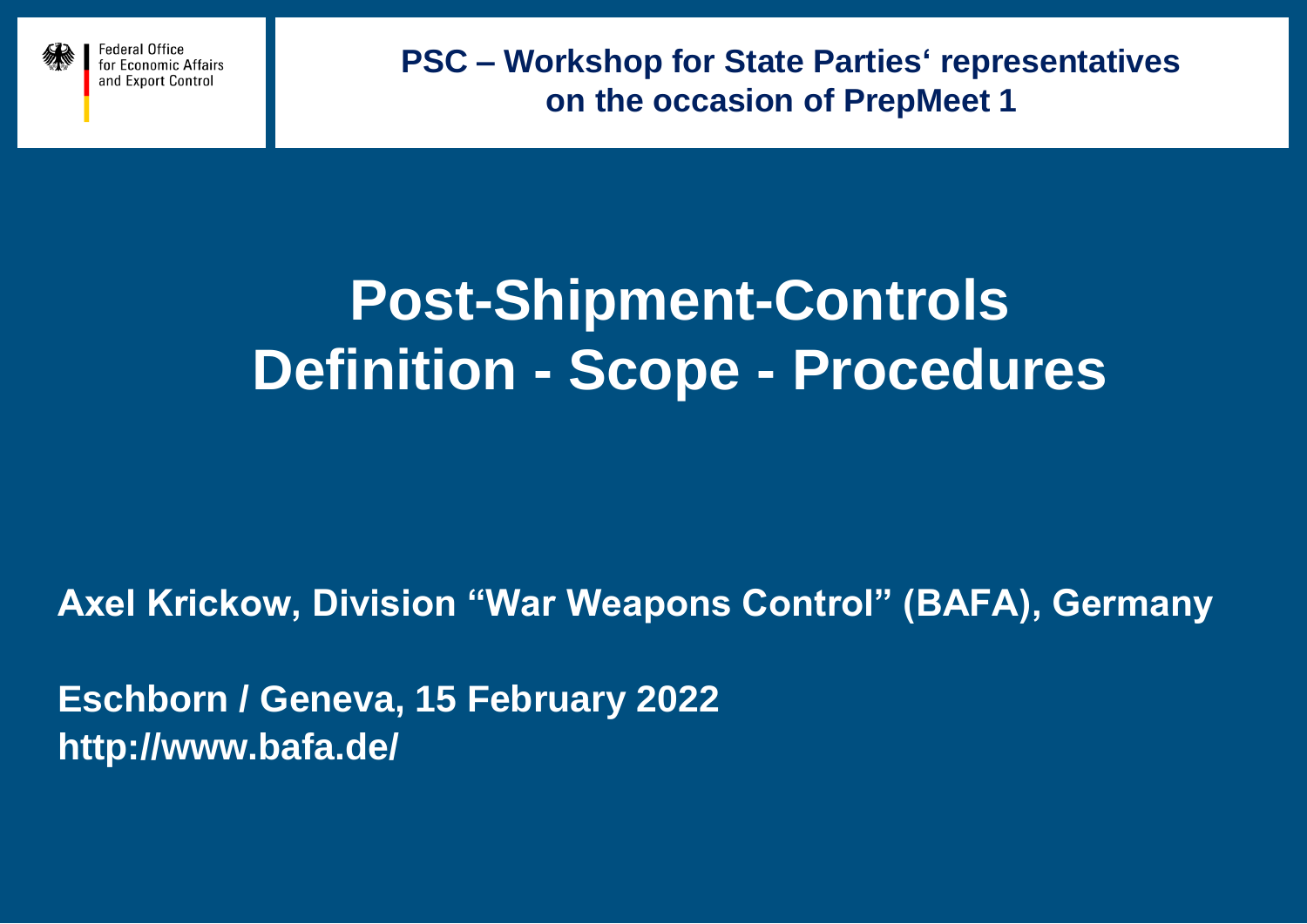

# Traditional approach

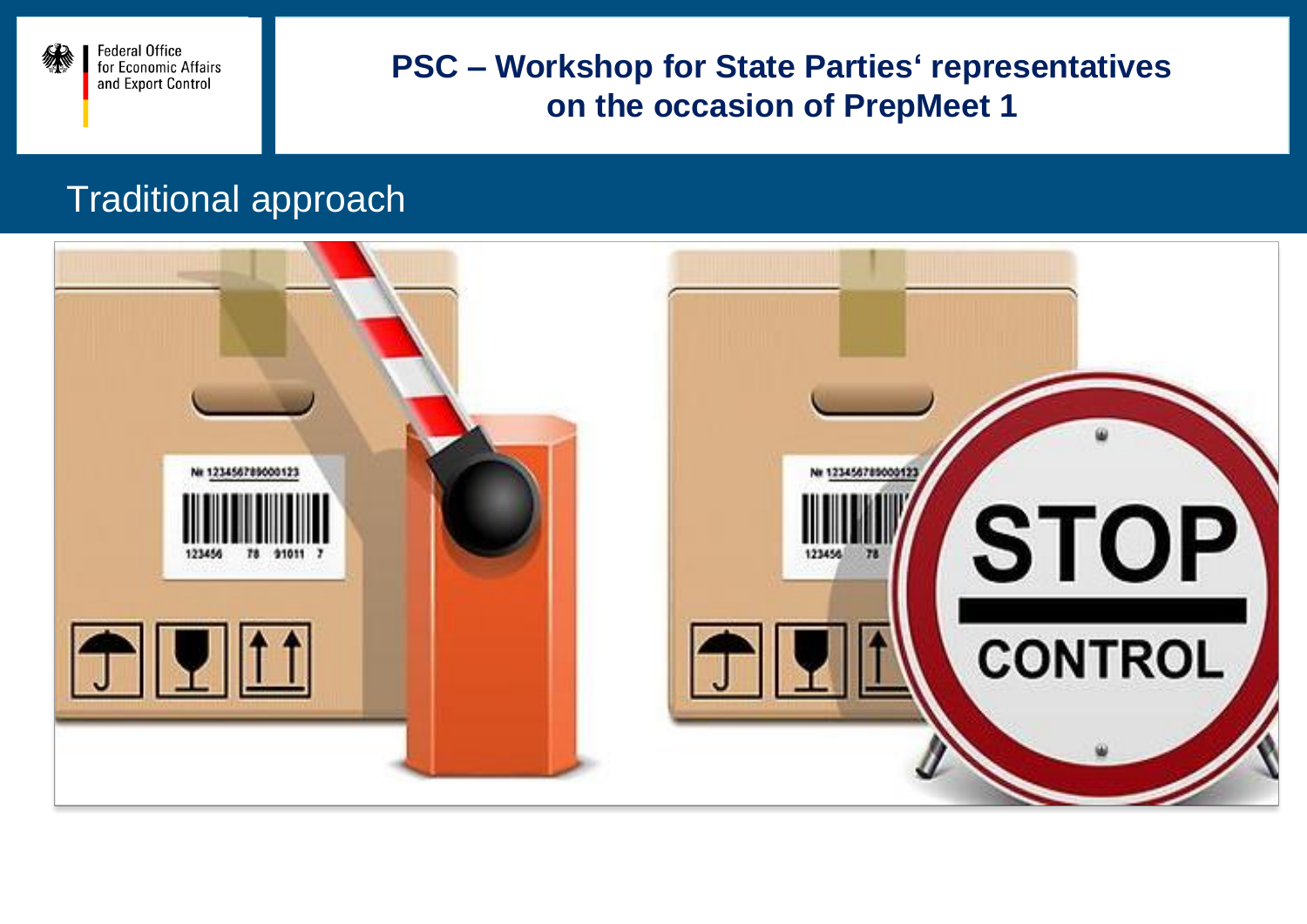

Art. 11 - Diversion

Para. 1:

**Each State Party involved in the transfer** of conventional arms covered under Article 2 (1) shall take measures to prevent their diversion.

Para. 3:

**Importing**, transit, trans-shipment **and exporting States Parties shall cooperate** and exchange information, pursuant to their national laws, where appropriate and feasible, in order to mitigate the risk of diversion of the transfer of conventional arms covered under Article 2 (1)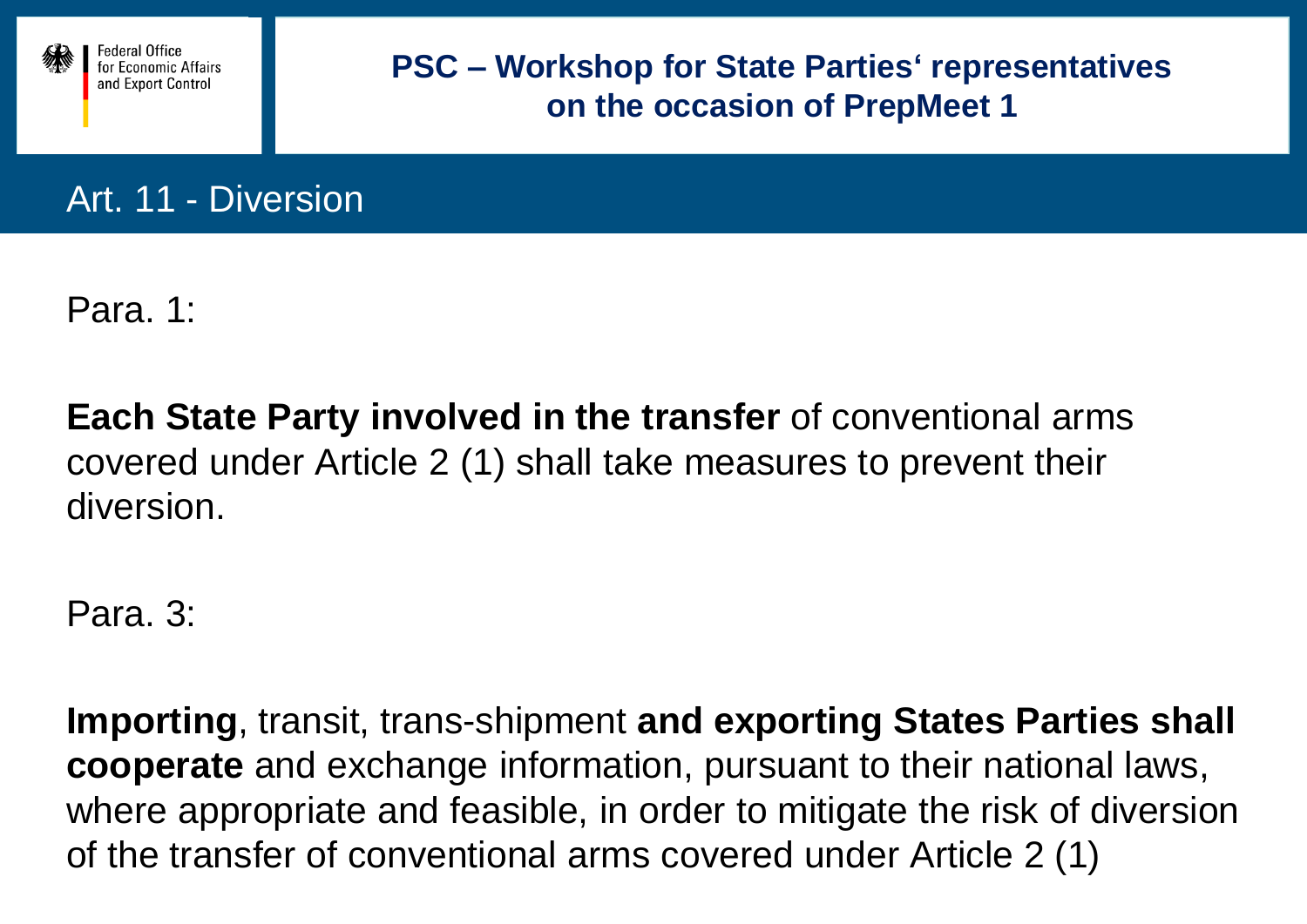

Measures - an aspect of bilateral cooperation

- Strengthening the confidence between exporting and importing state
- Building up a trustworthy relationship with the end-user in the partner country

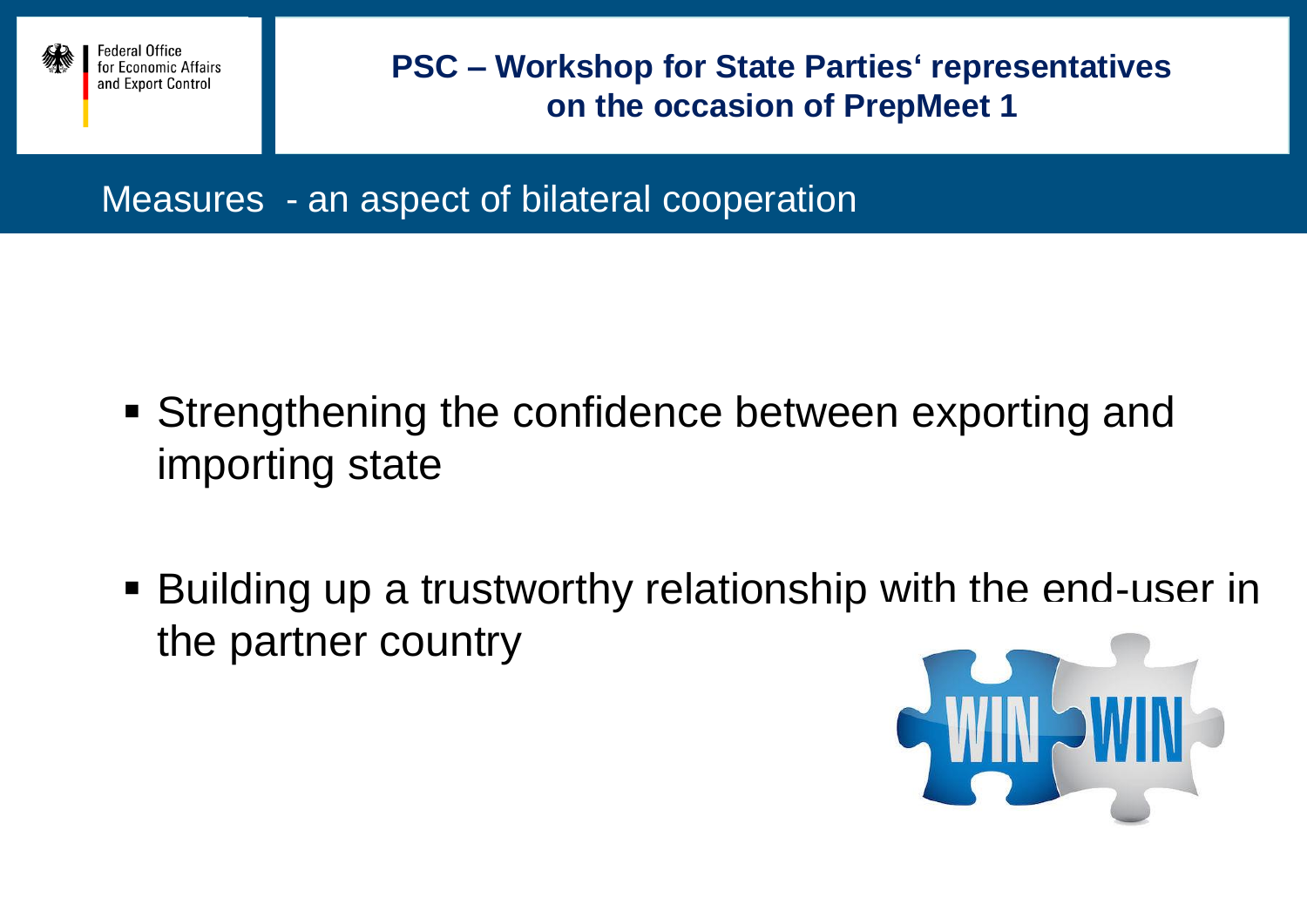

#### Measures and cooperation



Effective Treaty Implementation Chair's Draft Report to CSP 4.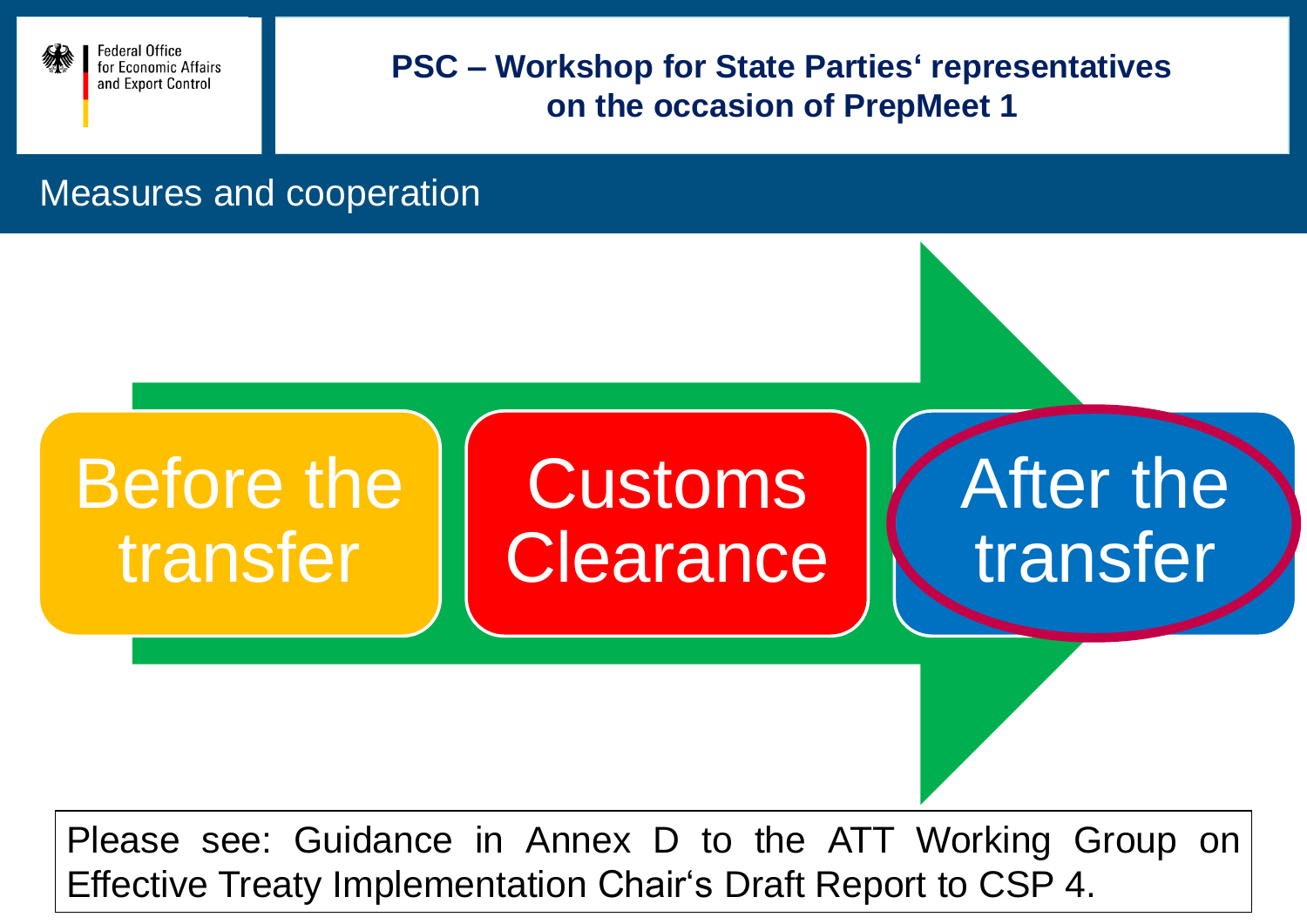

# Measures after export

# Exporting State

- Documents presented by the exporter (customs import documentation, statements by the end-user etc.)
- Foreign trade audits

**Cooperation** between importing and exporting **State** 

• Post-Shipment-Controls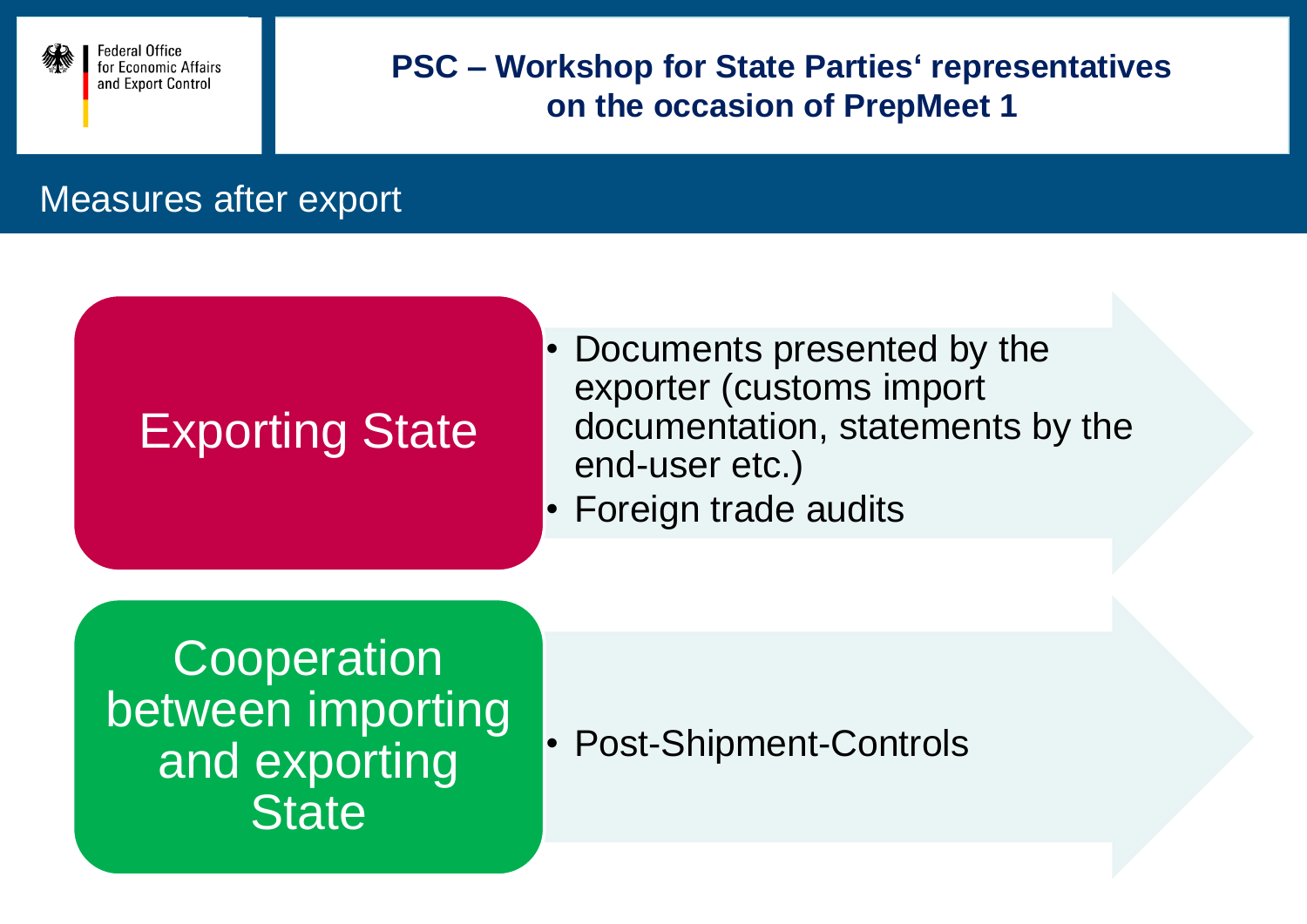

# Post-Shipment-Controls – different terms

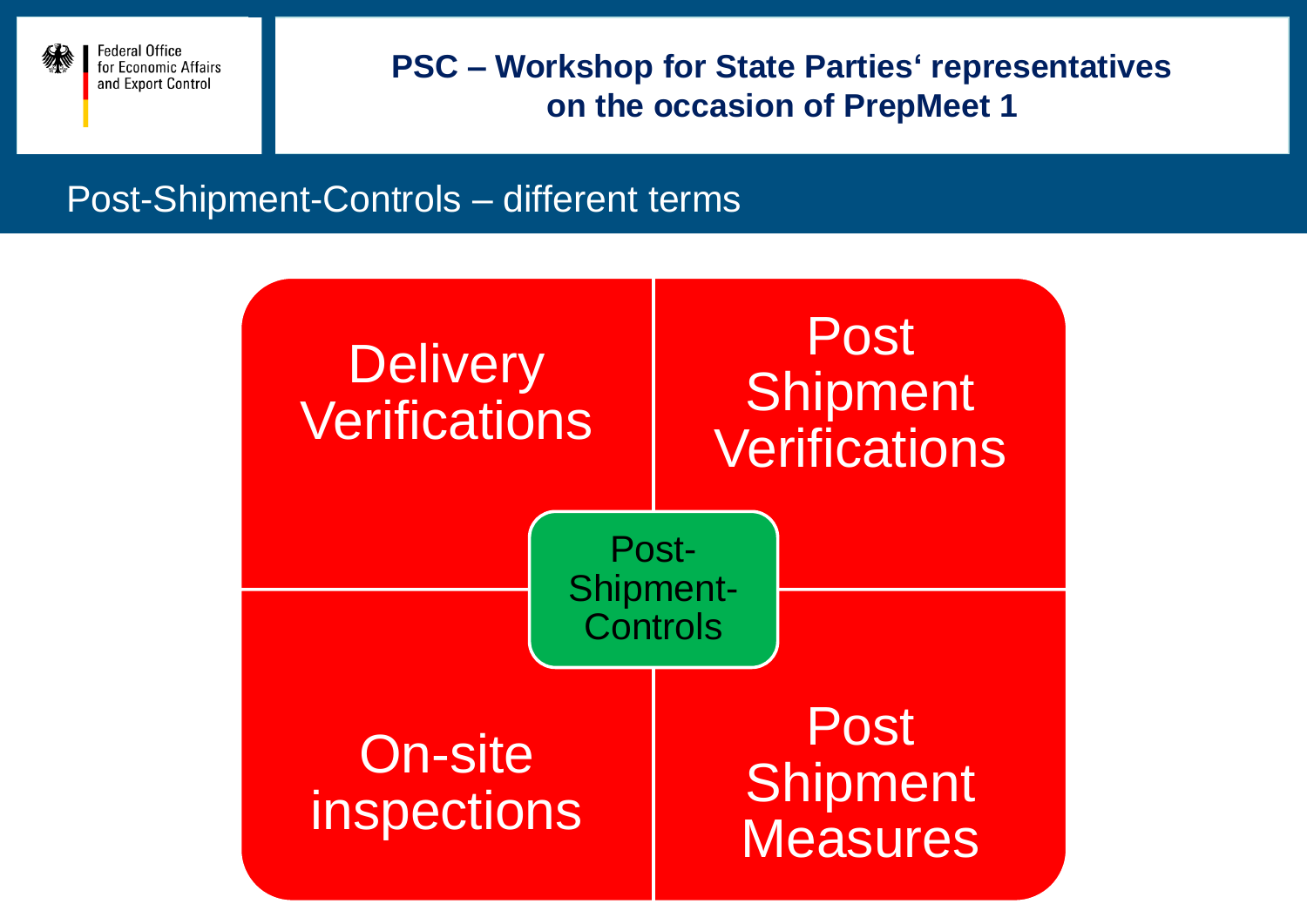

Expression "Post-Shipment-Controls"

- Physical checks
- On the territory of the importing State
- **Conducted by the exporting State**
- After the transfer to an authorized end user

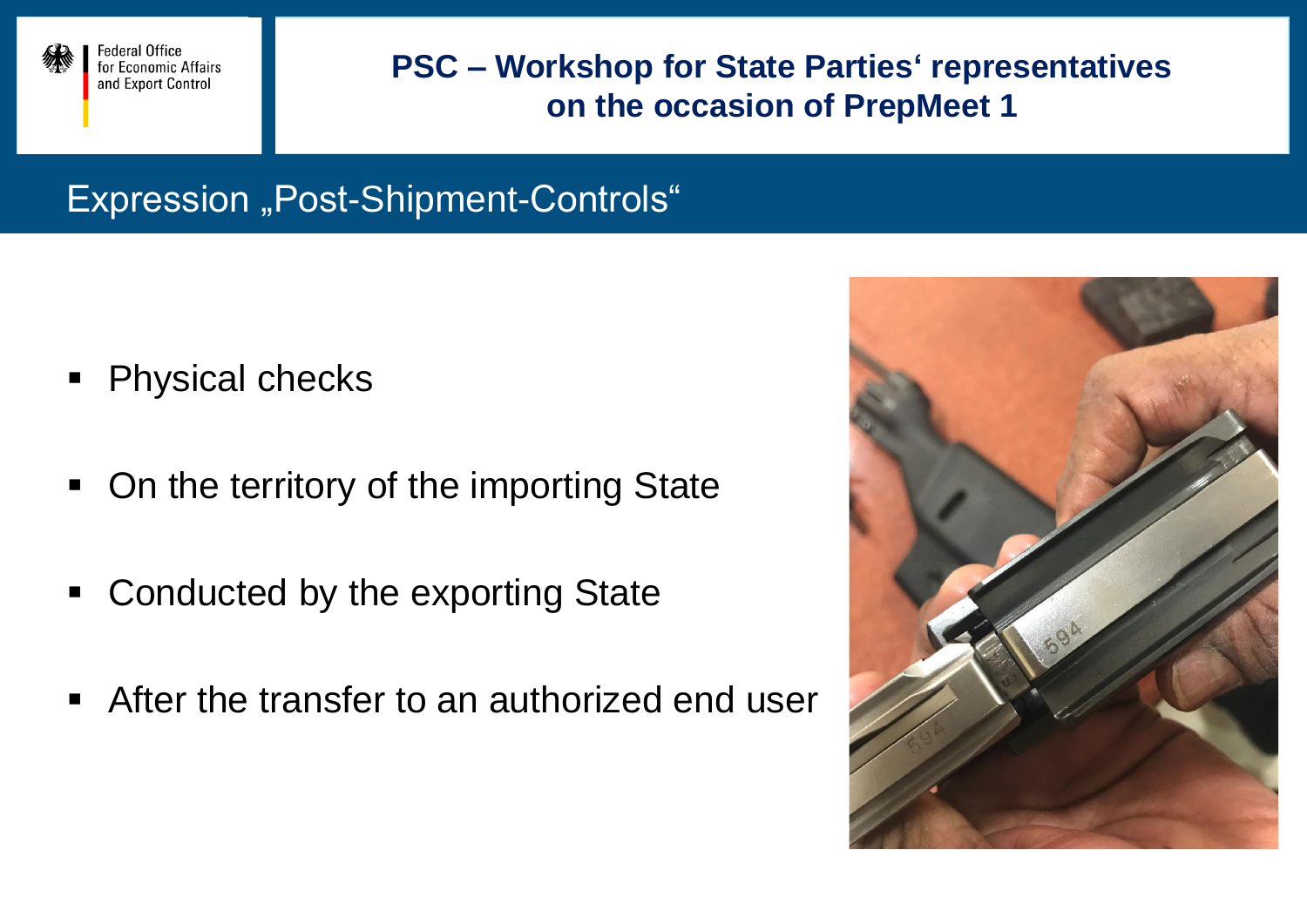

# Relevant aspects and challenges

# **Policy**

- Legal basis
- Part of the strategic trade control system
- Decision making process
- Cost and resources
- Expectation management

# **Cooperation**

- Political sensitivities and sovereignty aspects
- Legitimate interests of the end user
- Dialog with the importing state

# **Logistics**

- Place of the PSC
- Cost, staff and expertise
- Security and health
- Travel restrictions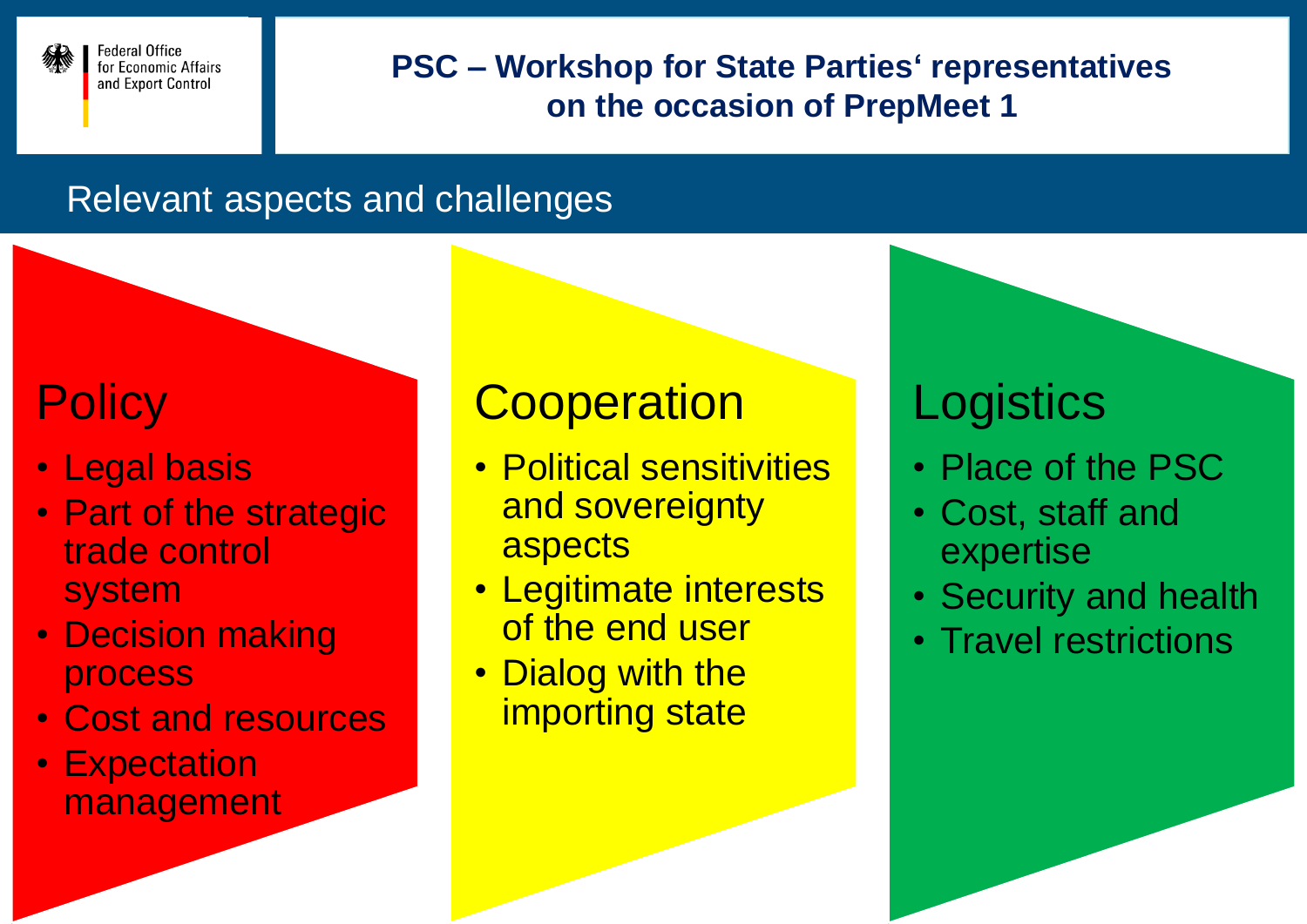

# Workflow – coordination, cooperation, communication

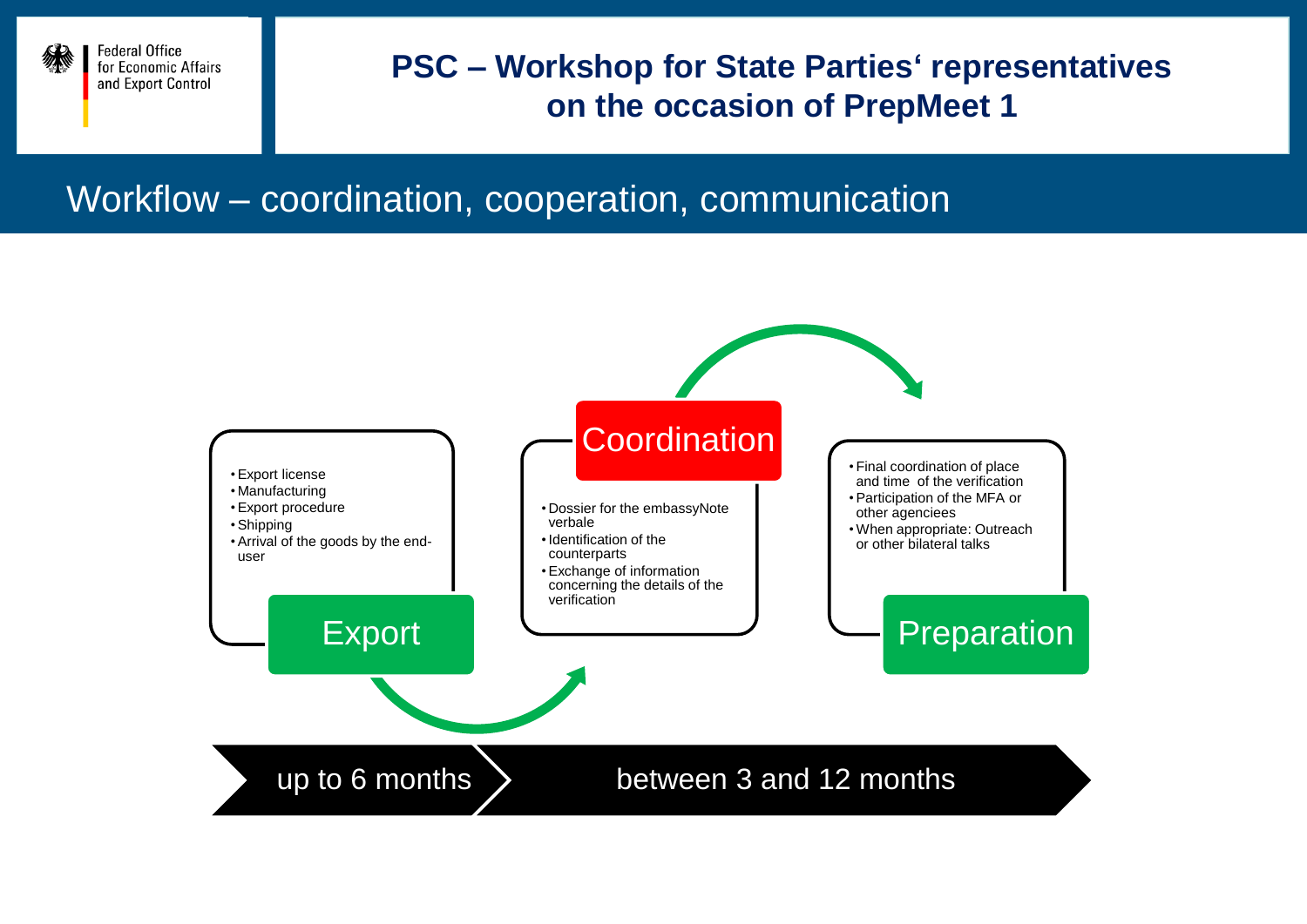

# Procedure in cooperation between exporting and importing state